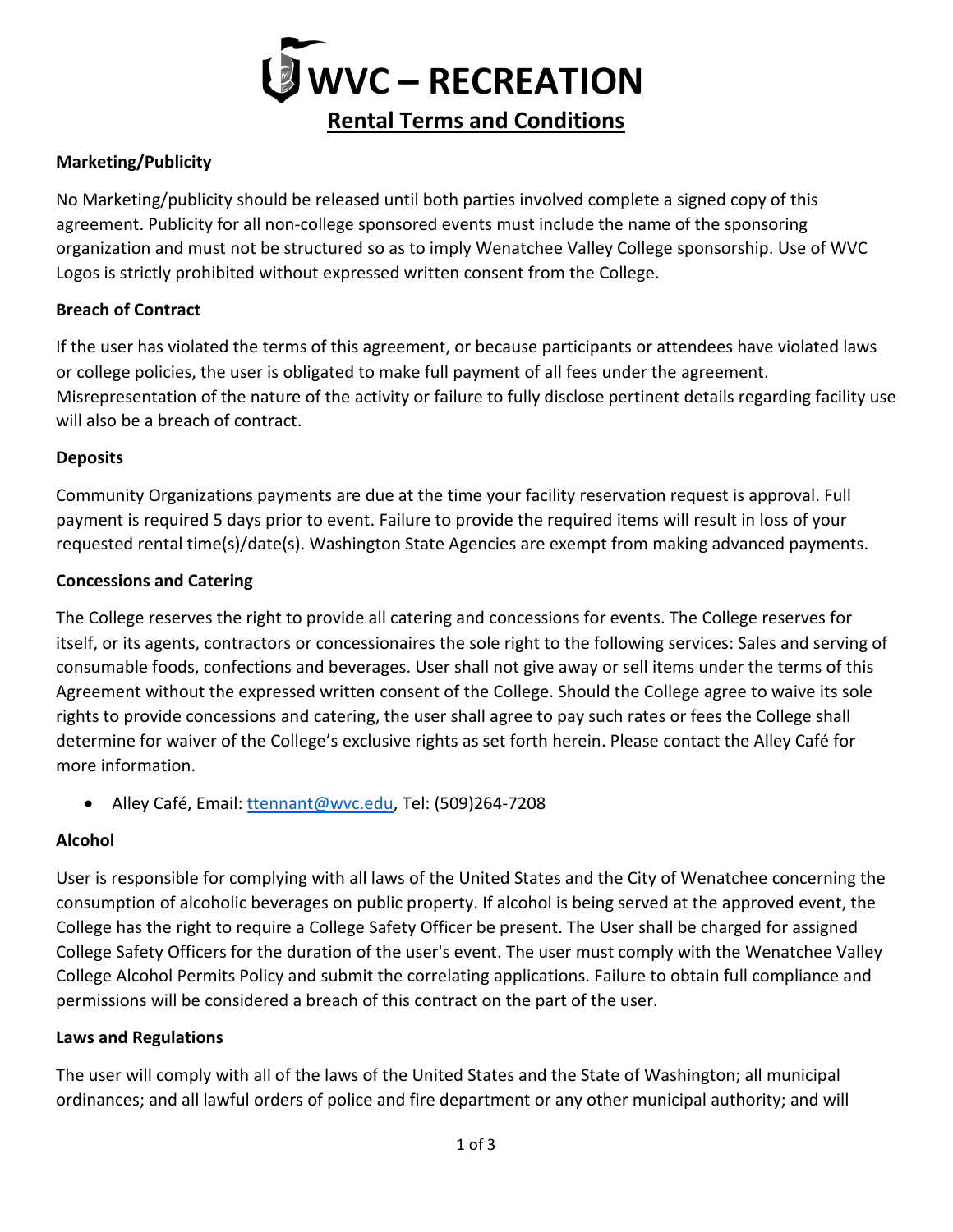# **WVC – RECREATION**

obtain and pay for all necessary permits, taxes and licenses; and will not do nor suffer to be done anything on said premises during the term of this agreement in violation of any laws, ordinances, rules or orders.

# **Cancellation or Changes in Facility Requests -Recreation Department Policy Only**

There is no processing fee associated with the first rescheduling of a facility reservation if done 7 days before the scheduled event. If cancelling, a 50% refund minus the processing fee will be issued if requested at least 7 days prior to the time of the rental. WVC Recreation applies a \$50 processing fee for all cancelled memberships, programs, and services. This process may take up to 2 weeks to complete.

## **Transferring or Subletting**

The user shall not assign, transfer, or sublet facilities listed in this agreement, nor shall user permit any other person or organization to occupy the facility, without the expressed written consent of the Wenatchee Valley College Recreation Office.

## **Damages**

The user shall be responsible for all damages to buildings, grounds, fields, and equipment incident to the user's use. User shall not do, or permit to be done, upon the premises anything that will tend to injure, mar, or in any matter deface the premises and will not drive or permit to be driven, any nails, hooks, tacks, or screws into any part of the facility, and will not make any alterations of any kind to the building or equipment with written consent from the Wenatchee Valley College Recreation Office. The user will be responsible for replacement fees for equipment that is lost, stolen, destroyed, or damaged.

## **Abandoned Property**

Any property left in the facility after a period of five working business days from the last day of use hereunder, be deemed abandoned property and shall become property of the College to be disposed of or utilized at the College's sole discretion. Any expenses incurred to the College for the disposal/removal of abandoned property shall be the sole responsibility of the user, and will be charged to the final invoice.

## **Nondiscrimination**

Wenatchee Valley College is committed to a policy of equal opportunity in employment and student enrollment. All programs are free from discrimination and harassment against any person because of race, creed, color, national or ethnic origin, sex, sexual orientation, gender identity or expression, the presence of any sensory, mental, or physical disability, or the use of a service animal by a person with a disability, age, parental status or families with children, marital status, religion, genetic information, honorably discharged veteran or military status or any other prohibited basis per RCW 49.60.030, 040 and other federal and laws and regulations, or participation in the complaint process.

The following persons have been designated to handle inquiries regarding the non-discrimination policies and Title IX compliance for both the Wenatchee and Omak campuses:

• To report discrimination or harassment: Title IX Coordinator, Wenatchi Hall 2322M, (509) 682-6445, [title9@wvc.edu.](mailto:title9@wvc.edu)